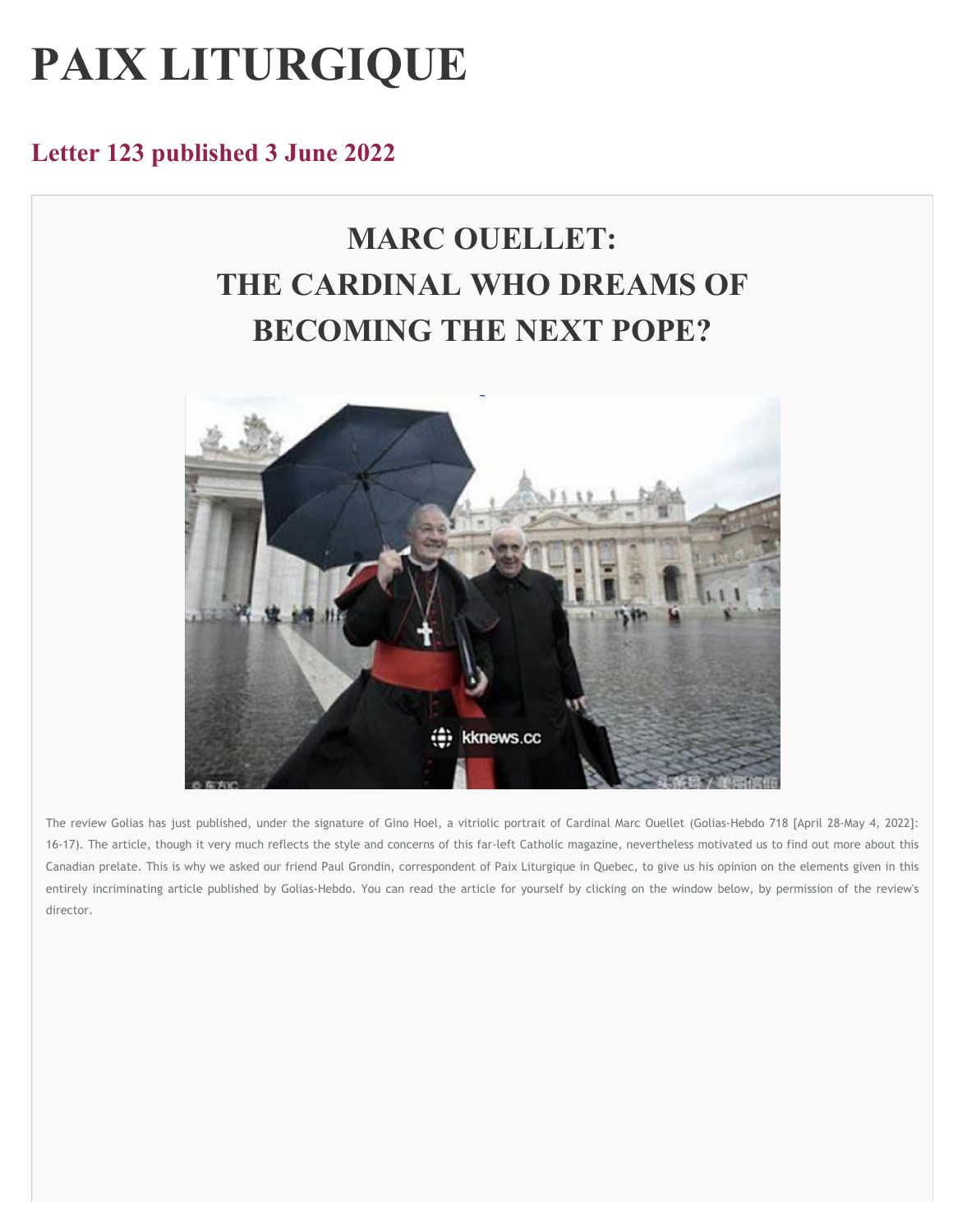

**Paix Liturgique – Dear Paul, you know Archbishop Marc Ouellet . . . .**

**Paul Grondin** - As do most Quebecers who had him as their archbishop for a time, from 2003 to 2010 . . . .

#### Paix Liturgique - Since you knew him as archbishop, what would you say to the accusations made by Golias about his brief episcopate in Quebec?

Paul Grondin - What the article says is obviously a caricature. It is to the archbishop's credit that he defended Catholic morality, took part in marches for life, and supported religious education in the schools. But contrary to the assessment of Golias, Archbishop Marc Ouellet was not, as it turned out, a very strict conservative, which would rather have pleased me . . . . In fact, he has now become one of the fierce opponents of the right to the traditional liturgy. On the other hand, the article rightly says that Marc Ouellet has been a conservative in the manner of an apparatchik. Let us say that he is very careerist . . . . for the greater service of the Church, of course! He is not the first nor the only one in the Church, especially today. But his history shows that, as such, he has always **shown a strong dose of opportunism.**

#### **Paix Liturgique – Perhaps you are being a bit severe . . . .**

Paul Grondin - I don't think so. He was the unwavering supporter of the pontiff and his pro-family policy under John Paul II, which, mind you, propelled him to high office. He became a man of the Curia, ultimately a very moderate one, under Benedict XVI. And then, when Francis ascended the throne of Peter, there he was, in his own way, more Bergolian than the Bergolians, but not quite Bergoglian either, distinguishing himself from those who remained faithful to an intransigent defense of family morality, and becoming a violent opponent of the Ecclesia Dei Commission, the Ratzinguerian heritage par excellence. Marc Ouellet as a character can only be well understood by taking into account this weathervane aspect, not in a crude way, but with talent, which, if I may say so, is his defining characteristic. It also involves a very great capacity to nurse resentment: he has implacable dislikes (if he were not a priest, one would say hatreds).

#### **Paix Liturgique – Could you give me an example of these "variations"?**

Paul Grondin - Note the one I just alluded to: against the most traditional cardinals, Burke, the late Caffarra, his enemy, he opted to defend the encyclical Amoris laetitia in terms far removed from the convictions attributed to him by Golias; he maintained that judging Amoris laetitia "on the sole basis of a footnote **alledgedly signifying a break with ecclesial tradition" seems "frankly simplistic, even outrageous."**

#### **Paix Liturgique –Is this because he wishes to become pope, as Golias alledges?**

Paul Grondin - That, and especially because he wants to remain prefect of his Congregation for as long as possible. And from that post to position himself as papabile, as he has been doing since the pontificate of Benedict XVI. On this point Gino Hoel is quite right, in my opinion.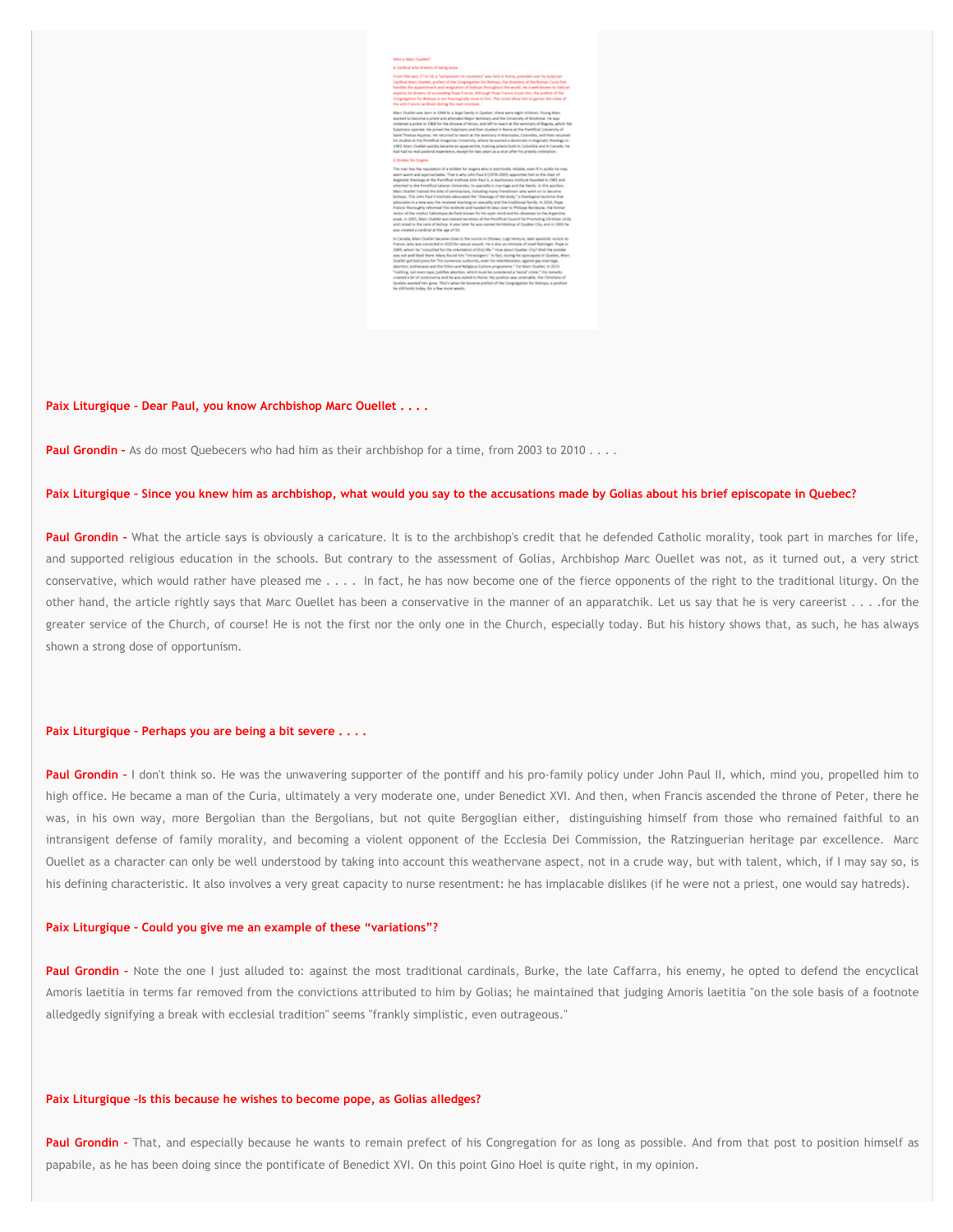#### **Paix Liturgique –And you believe he is behaving with that end in view?**

Paul Grondin - That's for sure, but to his misfortune he is not alone . . . . It has to happen soon, however, because he is 78 years old and beyond 80, although he is a cardinal and eligible in principle, in actual fact he could no longer be elected. Like many others, he is keenly aware of the profound failure of Francis' pontificate, which is an additional opportunity for a Bergoglian who is not altogether Bergoglian. But at the same time he must maintain his closeness to the pope, especially to have enough influence on episcopal appointments and to make the pope act as he did in the case of the Dominican Sisters of the Holy Spirit.

#### **Paix Liturgique –What are your thoughts on those French Sisters?**

Paul Grondin - Does the article in Golias insist too much on the "privileged relationship" between the Cardinal and the Sister (Mother Marie de l'Assomption), an "intellectual," who now calls all the shots in the congregation founded by Father Berto at Pontcallec? Those in the know say that those two disciples of Hans Urs von Balthasar, the Cardinal and the Sister, reproduce the intense intellectual and spiritual relationship that bound together the theologian von Balthasar and his mystical friend and theological inspiration, Adrienne von Speyr. The Cardinal's preface to her dissertation, her position as driver and assistant [to the Cardinal], her promotion as "Expert" to the symposium on vocations that the Pope himself opened: these are not sinful in themselves, but they are intellectually disordered, I would say, and opportunistically disordered in the current climate of "recognition of the role of women in the Church."



#### **Paix Liturgique – What about this dissertation prefaced by the cardinal?**

Paul Grondin - The aim of Mother d'Arvieu's work was, to put it briefly, to rehabilitate the Thomism of Fr. de Lubac against deviant Thomism, which, according to the Sister, is that of Tradis of all stripes. The result is not commensurate with its intellectual ambition, judging by the review lacopo Costa published a short time ago in the bulletin of the history of medieval doctrines in the very learned Revue des Sciences philosophiques et religieuses 105 (2020): 142-50, which I **recommend to all those interested in this whole story.**

#### **Paix Liturgique – Why do you recommend this reading?**

Paul Grondin - Because the review seriously deflates the theological competence of the Sister who inspires the cardinal, his symposium, and, why not . . ., the **next pontificate.**